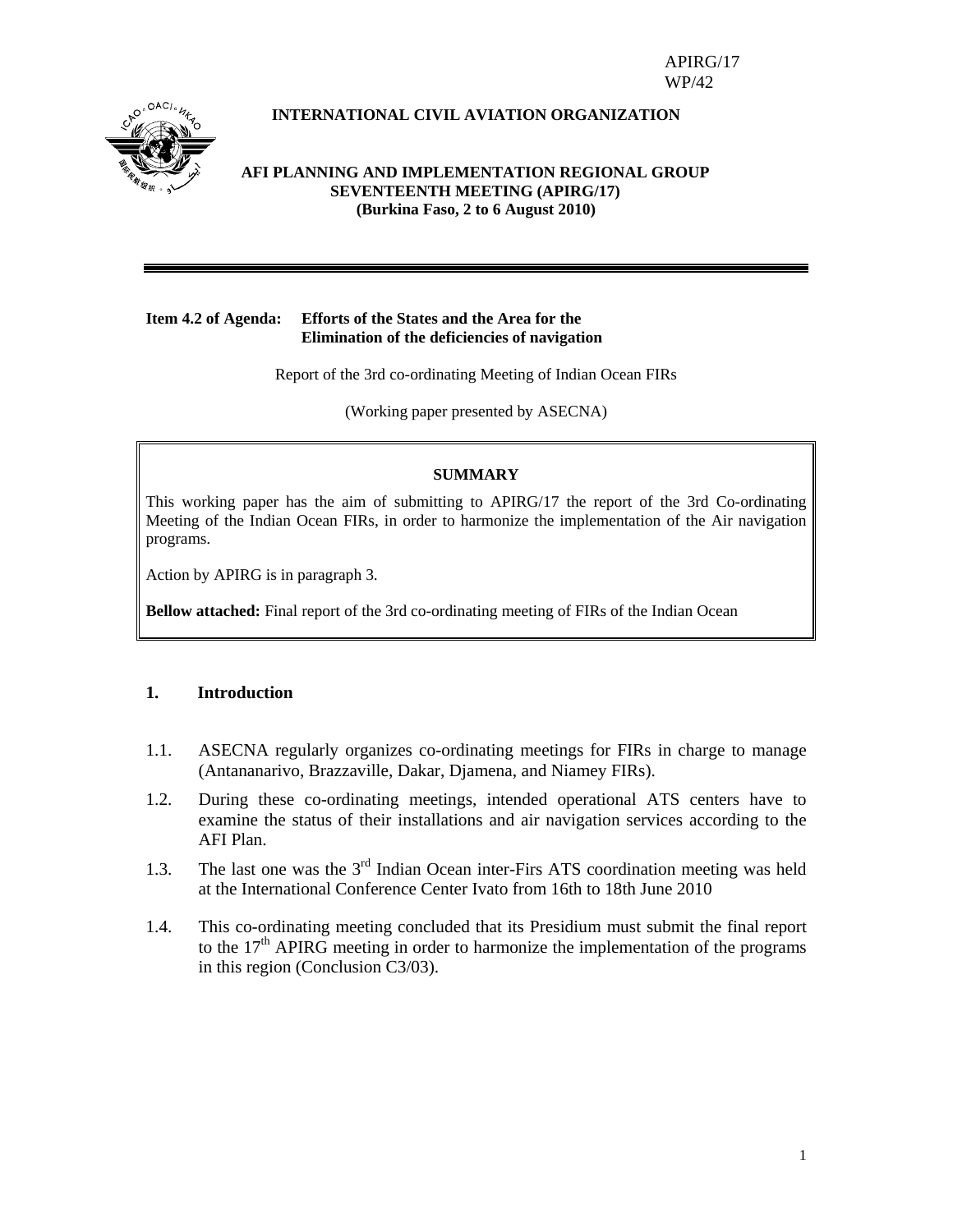#### 2. **Findings**

- 2.1. Participants
	- Actions taken on the recommendations of the 2nd meeting FIRs co-ordinating held to Dar-Es-Salam of the 25 at February 27, 2003;
	- ASECNA Direction of Operations ;
	- Madagascar Civil Aviation Authority;
	- Madagascar National Meteorological General Directorate;
	- Aéroports de Madagascar (ADEMA);
	- Comoros National Meteorology Agency
- 2.2. The agenda was listed below :
	- Review of the 2nd Indian Ocean inter FIR coordination meeting held at Dar-Es-Salam from  $25<sup>th</sup>$  to  $27<sup>th</sup>$  February 2003;
	- Review of the 2nd Indian Ocean inter FIR coordination meeting.
	- Communication, Navigation and Surveillance issues
	- Air Traffic Management
	- Search and Rescue
	- Meteorology
	- Miscellaneous
- 2.3. The final report is attached to this present working paper.
- 2.4. In the final report, conclusion and recommendation were defined as following:
	- Conclusion: Action that the implementation fully depends on the ATS Centers concerned;
	- Recommendation: Action that the implementation depends on external structures.
- 2.5. The meeting adopted about 17 conclusions and 13 recommendations as :

#### **Conclusion C3/04: interoperability of surveillance system**

The meeting encouraged the extension of cooperation to ensure the interoperability of surveillance systems for the data and applications exchange.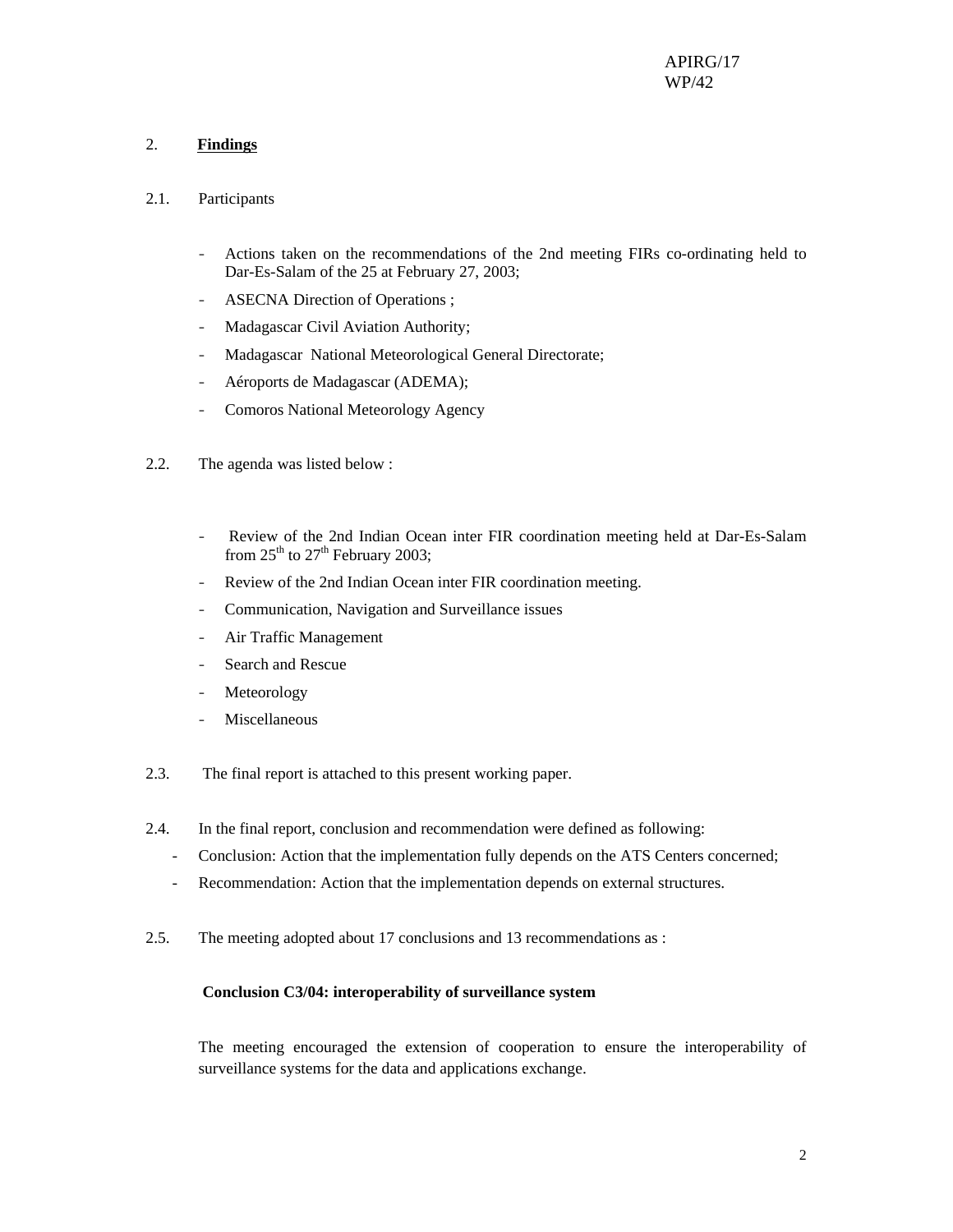#### **Conclusion C3/ 11: Database exchange interoperability**

The meeting urges ATS units to cooperate and take the necessary measures to ensure interoperability of database exchange systems.

#### **Recommendation R3/01 : Maintenance procedures**

The meeting recommends that the equipment maintenance procedures for the SADC network connections should be reviewed in order to reduce the time of unavailability.

#### **Recommendation R3/04: ATS contingency plan harmonization**

The meeting urges all ATS Units to finalize their ATS Contingency Plan by  $31<sup>st</sup>$  October 2010 in order to validate them by correspondence.

# **Recommendation R3/05: Effective implementation of 10-minute longitudinal separation minimum**

The meeting recommends the intervention of ICAO for the effective implementation of 10MN separation in Somalia and Kenya airspace.

#### **Recommendation R3/06: SAR LOA**

The meeting recommended in one hand the signature of SAR letter of agreement between ANTANANARIVO and France and between ANTANANARIVO and the Republic of South Africa in the second hand, regarding SAR in Indian Ocean region.

#### **3. Action by APIRG**

- 3.1. The meeting is invited to :
- a. to examine this attached final report of the 3rd Co-ordinating Meeting of Indian Ocean FIRs.
- b. to adopt conclusions necessary to implement Recommendations R3/01and R3/05 of the final report.

----------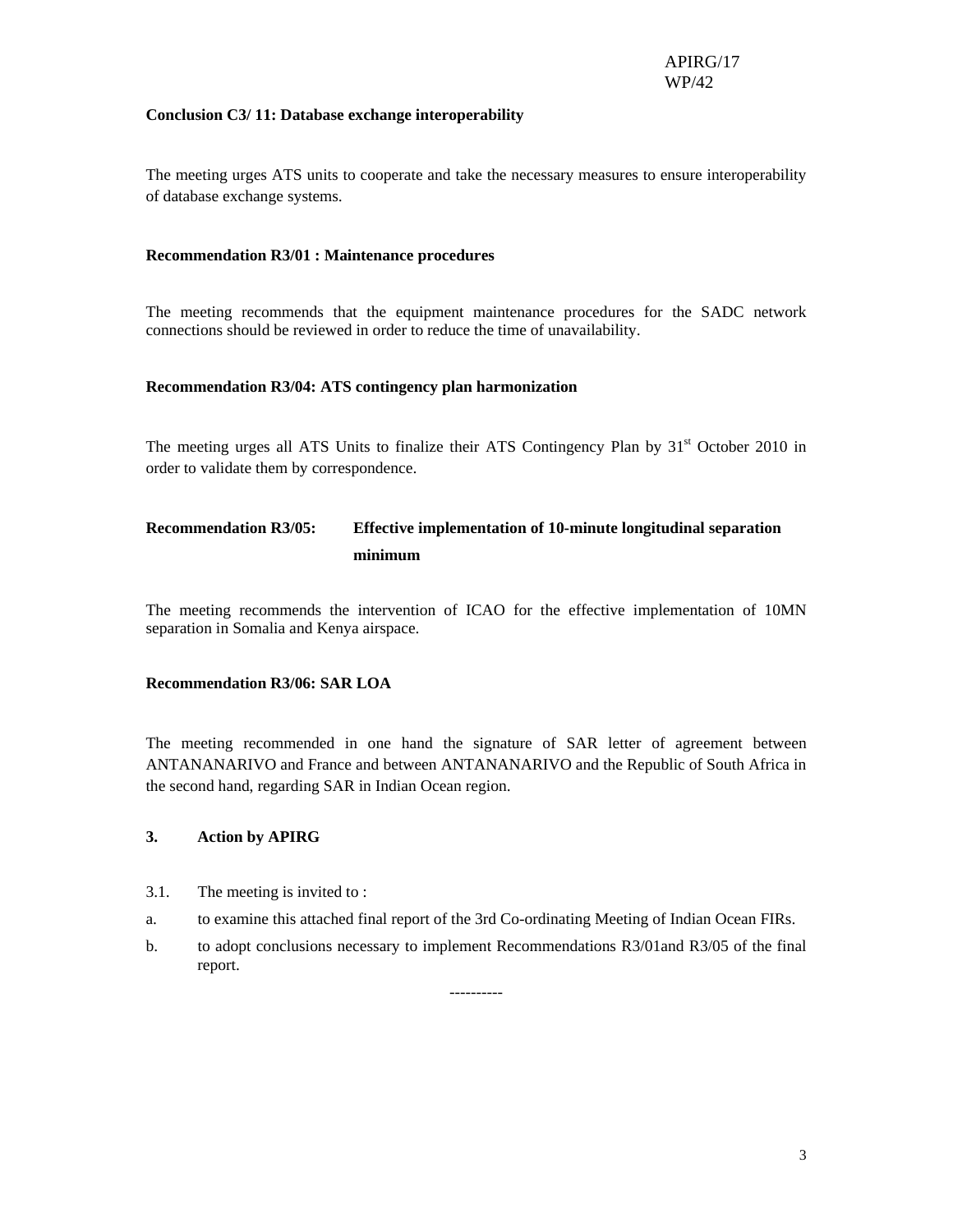Appendix APIRG/17 WP/42 INDAN OCEAN MEETING





# **THIRD ATS INTER FIR COORDINATION MEETING INDIAN OCEAN**

Ivato, from 16th to 18th June 2010

# FINAL REPORT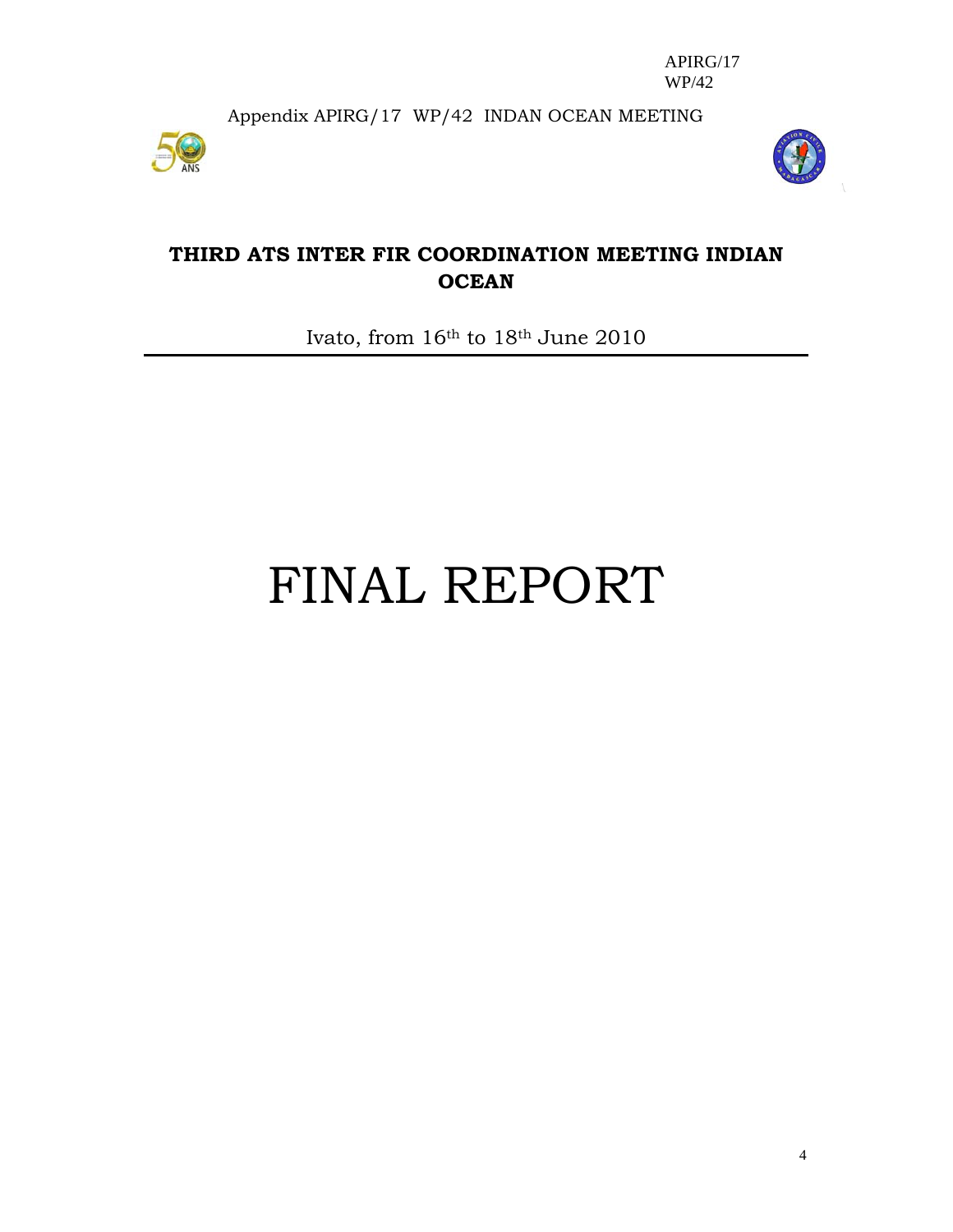# S U M M A R Y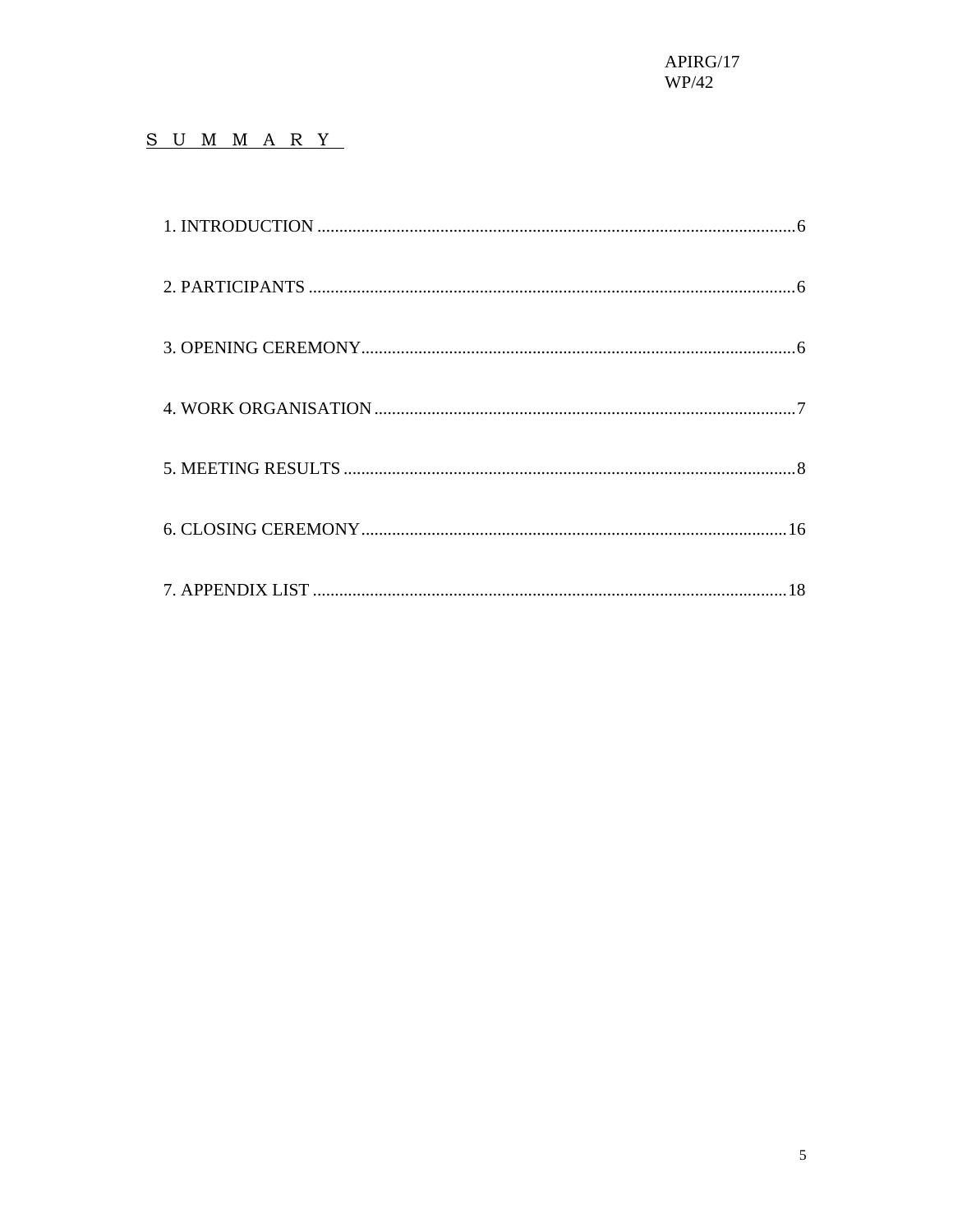## *1. INTRODUCTION*

The third Indian Ocean inter-Firs ATS coordination meeting was held at the International Conference Center Ivato from 16th to 18th June 2010.

Such meetings aim to gather all actors from neighboring ATS Units and the hosting unit itself to discuss on air navigation-related problems and to find appropriate solutions presented as conclusions or recommendations to be addressed to the Authorities.

This third coordination meeting assessed our installation and service providing compliances with AFI Plan.

## *2. PARTICIPANTS*

Four non-ASECNA ATS Units attended the meeting: SEYCHELLES, REUNION, Beira (MOZAMBIQUE), and (Dar-es-Salaam) TANZANIA.

Two ASECNA ATS Units were present. Apart from Antananarivo, Comoros sent delegates.

Were also represented:

- ASECNA Direction of Operations ;
- Madagascar Civil Aviation Authority;
- Madagascar National Meteorological General Directorate;
- Aeroports de Madagascar ADEMA;
- Comoros National Meteorology Agency

The list of participants appears in Appendix 1

## *3. OPENING CEREMONY*

There were three speeches for the opening ceremony.

## ¾ **Representative of ASECNA in Madagascar speech**

The Representative of ASECNA in Madagascar Mr. Desire RAMANANADRO welcomed every participant and wished a successful meeting.

## ¾ **ASECNA Director of Operations speech**

 This speech was followed by ASECNA Director of Operation Mr. Meissa Ndiaye. He highlighted the interests of those kinds of meetings as well as the meeting expectations and objectives. He urged everybody to reach strength through unity.

## ¾ **Madagascar CAA Director speech**

During his opening speech Madagascar CAA Director General (Mr. Clarisse DOUAN) focused on the main roles of ASECNA as an ANSP and the benefits of exchange between ANSPs.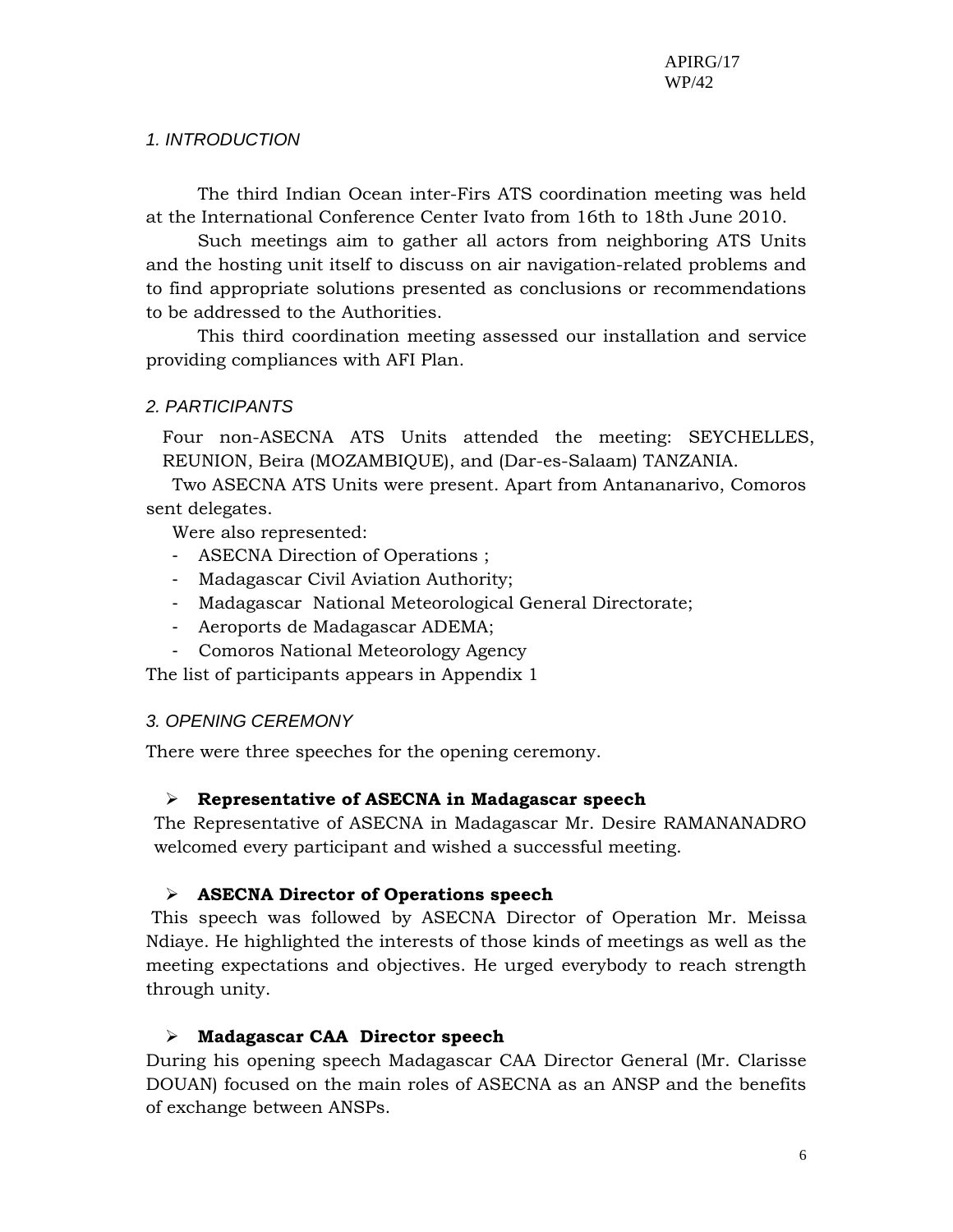Then he declared the meeting opened.

# *4. WORK ORGANISATION*

# $\triangleright$  Meeting chairperson

- Mr. MEISSA NDIAYE Director of Operations from ASECNA Headquarter was appointed as Chairman of the meeting.
- Mr. SAIDA A. ONGA ATS Unit Manager of DAR-ES-SALAAM was appointed as first Vice-Chairman.
- Mr RAMANADRO Desire Representative of ASECNA in Madagascar was elected second Vice-Chairman

# $\triangleright$  Secretariat

Following formed the Secretariat of the meeting:

- Bakary TIORO, ATM Manager Direction of Operations ASECNA HQ, Monsieur TIORO Bakary was appointed as the meeting spokesman.
- Sylvain RAKOTOARIVONY, ATM Manager Antananarivo
- Harilalaina RASOAMANA Antananarivo Chief ATS ;
- Herinjaka RAKOTOBE, Air Traffic Controller Officer Antananarivo;
- Ayayi MAWULE-ATIKPO, ATS Executive from Direction of Operations ASECNA HQ.
- Moussa SOURA, CELICA-ATC Executive Direction of Operations ASECNA HQ.
- $\triangleright$  Working languages

The discussions were conducted in English and French and the meeting documentation was issued in both languages. Translation and simultaneous interpretation services were provided .

## $\triangleright$  Working agenda

The draft agenda was adopted and listed below:

- Point 1: Review of the 2nd Indian Ocean inter FIR coordination meeting.
- Point 2 : Communication issues.
- Point 3 : Navigation issues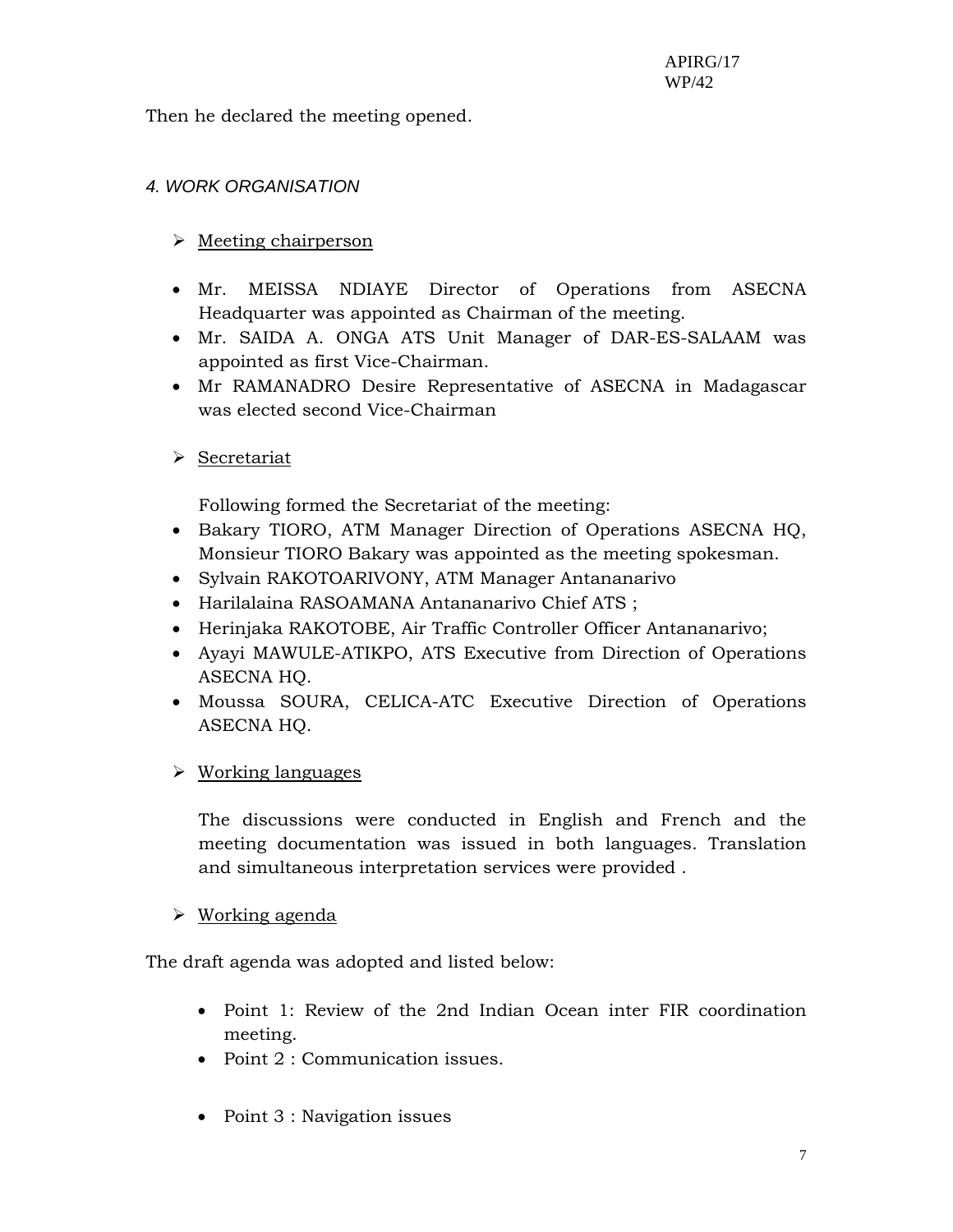- Point 4 : Surveillance.
- Point 5 : Air Trafic Management
- Point 6 : Search and Rescue
- Point 7 : Meteorology
- Point 8 : Miscellaneous

## *5. MEETING RESULTS*

# **ITEM 1 OF THE AGENDA: Review of conclusions and recommendations of the 2nd coordination meeting of the FIRs of Indian Ocean.**

The conclusions and recommendations of the 2nd meeting were reviewed. The meeting noted that out of the eighteen (18) findings, three (03) were implemented while fifteen (15) were partially or not implemented. (W.P 1.1) The unrealized conclusions are returned to the relevant item agenda. The implementation status of the conclusions and recommendations of 2003 is reported in the table attached as Annex 3.

The last meeting report was not sent to ICAO as agreed.

## **Conclusion C3/01: transmission of the 3rd Meeting report**

The meeting requests the chairperson of this meeting to transmit this report for appreciation during the APIRG 17 in order to harmonize planning and implementation provision to the sub-region program.

## **ITEM 2 OF THE AGENDA: Communication**

The meeting perused two (02) working papers dealing with the implementation and the availability of means of communications within Antananarivo FIR.

## **2.1 Communication – Implementation**

The meeting was informed of:

• All AFI plan required network communication have been fully set up (Aeronautical Fixed Service and Aeronautical Mobile Service); • Completion of additional circuits to ensure the integrity of links between FIRs;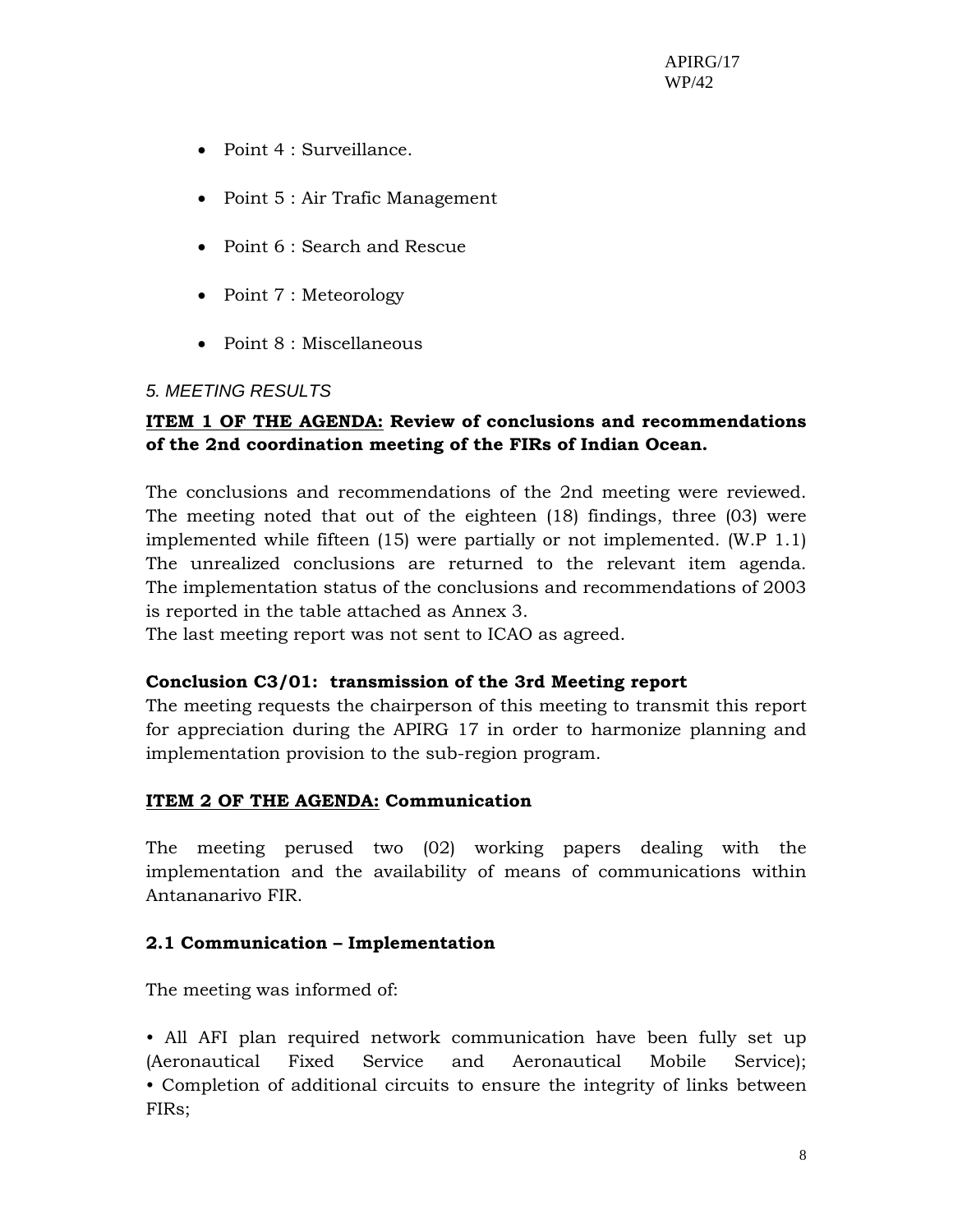• Implementation of VHF remote station through VSAT, expansion and intensification of VHF coverage;

• The implementation of data link communications (CPDLC)

The meeting noted also the prospects for improved means of communication according to ASECNA Service and Equipment Plan (PSE).

The discussions focused also on maintenance difficulties regarding SADC network equipments which depend on ATNS technicians as well as the implementation of CPDLC in different ATS Units.

## **Recommendation R3/01: Maintenance procedures**

The meeting recommends that the equipment maintenance procedures for the SADC network connections should be reviewed in order to reduce the time of unavailability.

## **Conclusion C3/02: aircraft FANS equipment plan**

The meeting will encourage aircraft operators that are able to do so, to equip their aircraft with data link communication.

#### **2.2. Communication availability**

 The meeting noted that availability of AFS is quite satisfactory and real improvement of AMS thanks to the implementation of VHF remote station using VSAT.

The quality of HF communication is not as expected despite the renewal of HF equipment at Ivato

The periodic regional survey on VHF coverage carried out jointly by ASECNA and IATA for quality analysis was valued by all participants.

BEIRA ATS unit informed the meeting about their VHF coverage extension plan.

SEYCHELLES ATS Unit informed the meeting about the difficulties encountered when implementing VHF remote station due to the oceanic extent of their FIR.

#### **Conclusions C3/03: VHF coverage implementation**

ANSPs are invited to comply with RAN AFI7 5/12 conclusions regarding VHF coverage.

#### **ITEM 3 OF THE AGENDA: Air Navigation**

Two WPs have been examined. The meeting have received implementation report regarding the means of navigation in the Antananarivo FIR: conventional means, the implementation of GNSS Procedures and WGS-84. The deliberations were about sharing experiences of the simultaneous use of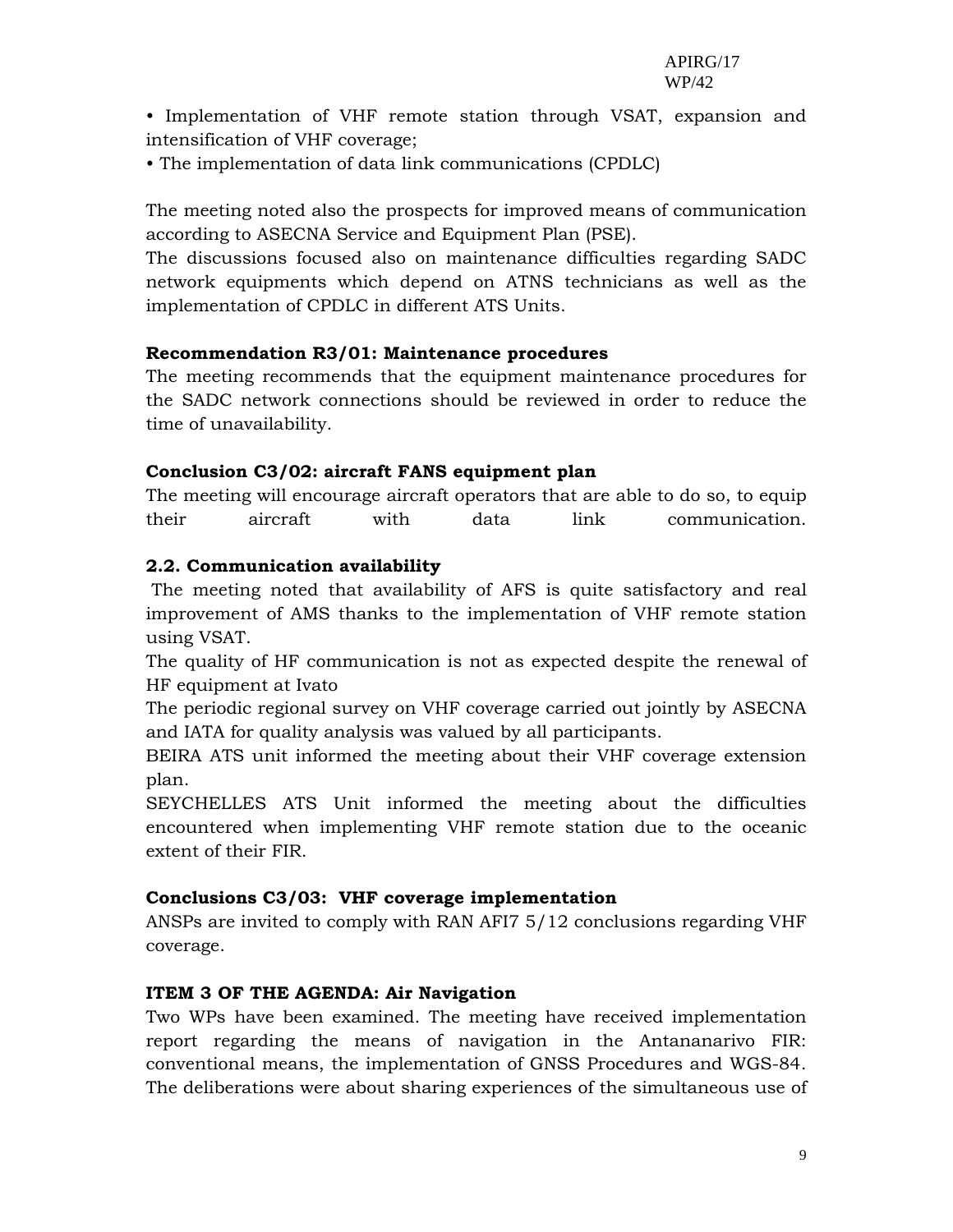GNSS procedures and conventional procedures management. The use of different methods of procedures may lead to potential problem.

#### **Recommendation R3/02***: Continuation of WGS-84 campaign*

The meeting recommends the continuation of WGS-84 campaigns including AIR point.

## **Recommendation R3/03: FANS (future air navigation system)**

The meeting calls upon the states of the Indian Ocean to change progressively their means of navigation to the future air navigation systems.

#### **ITEM 4 OF THE AGENDA**: **SURVEILLANCE**

Two working papers (WP 4.1.; WP 4.2) were presented including the implementation of surveillance capabilities (ADS-C) in the FIR Antananarivo, ADS-B experiments with Réunion as well as ADS-C implementation and ADS-B experiments in Seychelles Airspace.

#### **Conclusion C3/04: interoperability of surveillance system**

The meeting encouraged the extension of cooperation to ensure the interoperability of surveillance systems for the data and applications exchange.

#### **ITEM 5 OF THE AGENDA: Air Traffic Management.**

Eight (08) working papers were presented (WP 5.1 to WP 5.8).

## **5.1. ATS incidents report review**

The meeting noted the procedure for investigating air incidents at ASECNA ATS Units and made a comparative analysis of AIRPROX identified in the Antananarivo FIR for the last seven (07) years.

From the analysis of contributing factors to the occurrence of incidents, the human factor (ATCO and Pilots) is the most important:

- Professional and Technical Skills

- Discipline on board;

The meeting exchanged views on interfaces that should exist between the ANSP and the national Authorities.

## **Conclusion C3/05: air incident notification and investigation report transmission to the relevant authority**

As a reminder, the meeting invites ATS centres to transmit notifications and results of investigations to their respective Civil Aviation Authority and to the neighbouring CAA.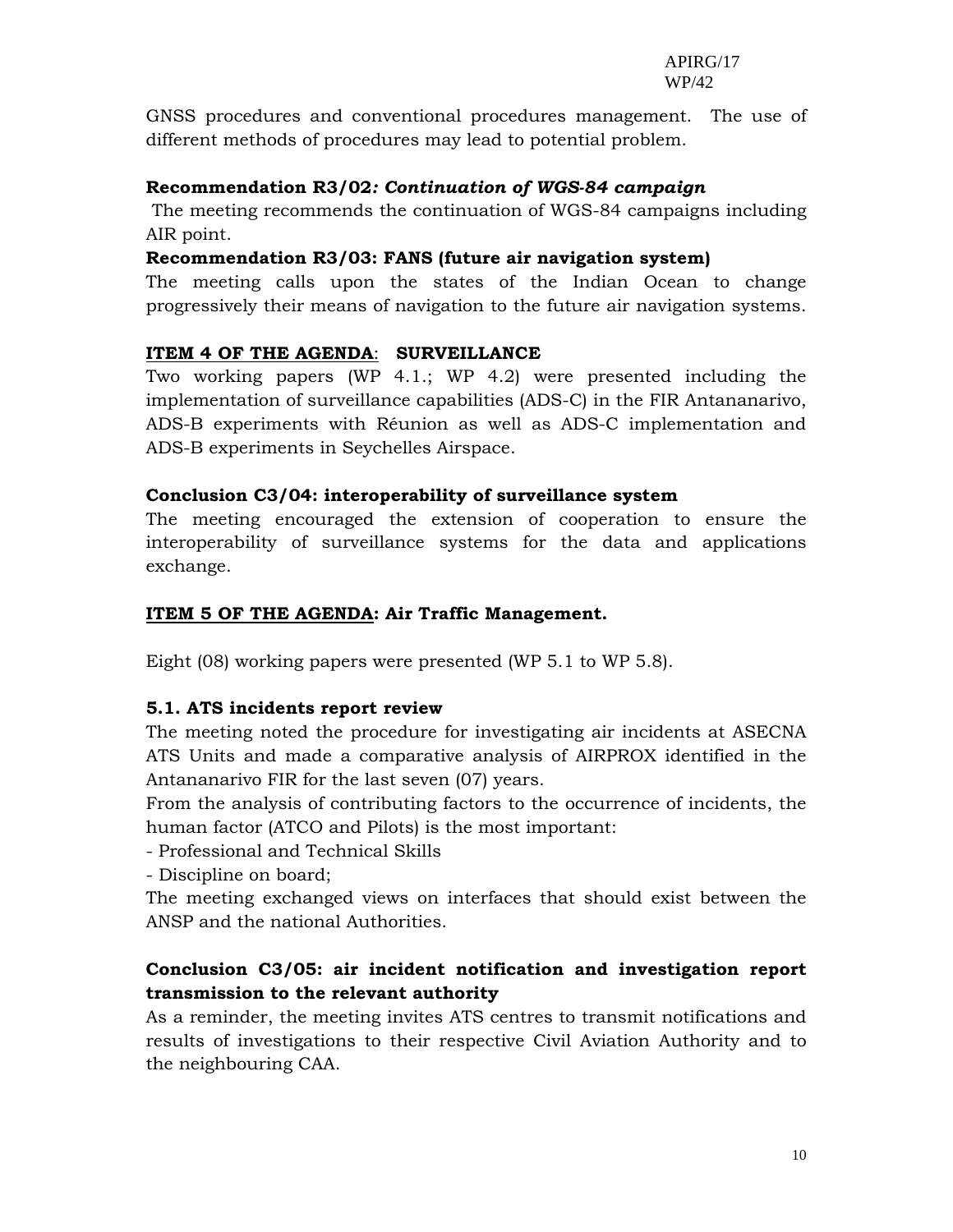*Conclusion C3/06:* **means of coordination redundancy** The meeting calls centres to make every effort to ensure redundancy in ground to ground communication system (PST, INMARSAT phone) and to publish the phone numbers.

## **Conclusion C3/07: Air investigation reports exchange**

The meeting requests ATS units to exchange incident reports to capitalize experiences.

# **5.2. Dzaoudzi Airspace Organization**

This working paper focused on the proposed reorganization of the airspace around DZAOUDZI to ensure flight safety on approach to the aerodrome. The discussion was postponed to be conducted outside of this coordination meeting between the centres of Antananarivo, Moroni and France ( La Reunion, Dzaoudzi), with the participation of ASECNA HQ. *Conclusions C3/08: Coordination meeting*

Moroni, Tana and Reunion will organize a meeting in order to find the relevant solution regarding IFR traffic problems landing and taking off from Dzaoudzi.

# **5.3 Airspace Organization of NOSY BE;**

On this point, the meeting noted the characteristics of traffic using Nosy-BE airfield, evolution and growing of traffic; lack of TMA to protect the trajectories of departure and arrival. *Conclusion C3/09: TMA technical studies for the creation of Nosy be TMA* 

The meeting request ASECNA Head Quarter to expedite safety and technical studies for the creation of a TMA around the airfield of Nosy-BE.

## **5.4 AIS Data Exchange:**

Concerning this point, the meeting noted the difficulties relating to the publication of aeronautical information between BNI (NOTAM Office).

## **Conclusion C3/10: Aeronautical data exchange**

The ATS centres must make the necessary amendments to aeronautical information, exchange information between International Notam Office consistently and on time basis.

## **5.5. Transition from AIS to AIM**:

On this point, the meeting took note of the roadmap and various programs related to the transition from AIS to AIM at ASECNA.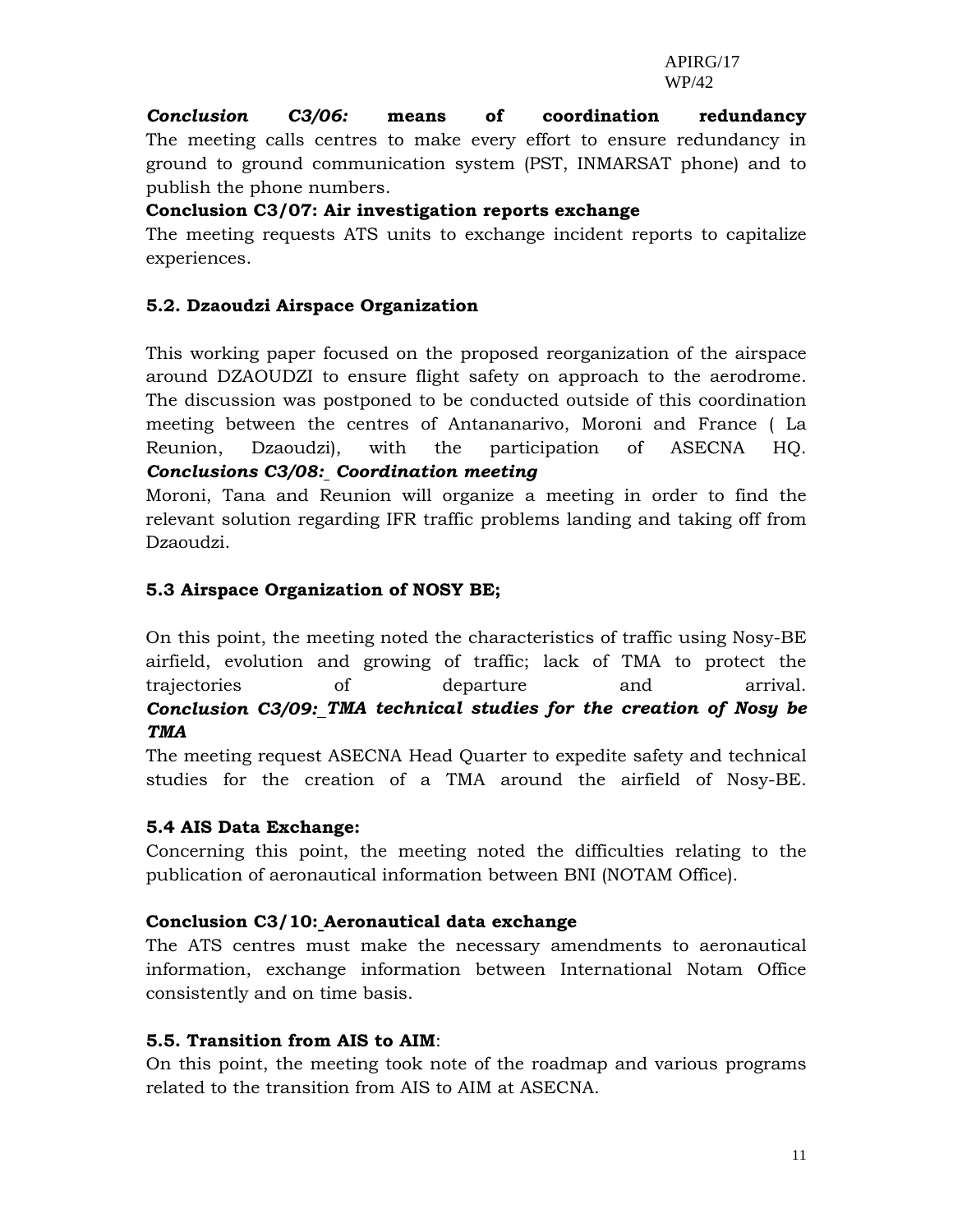# **Conclusion C3/ 11**: **Database exchange interoperability**

The meeting urges ATS units to cooperate and take the necessary measures to ensure interoperability of database exchange systems.

# **5.6. Contingency Plan**

The meeting noted that Antananarivo FIR Contingency Plan project is finalized and submitted for approval to neighbouring centres. Madagascar CAA, Mauritius and Seychelles ATS Units have replied and their remarks were taken in account.

Some ATS centres such as Beira, Seychelles and Mauritius are finalizing their contingency plan.

# **Recommendation R3/04: ATS contingency plan harmonization**

The meeting urges all ATS Units to finalize their ATS Contingency Plan by 31st October 2010 in order to validate them by correspondence.

# **5.7 Letters of Procedures**

The meeting noted that all the required letters of procedures between ATS units in the region have been signed updated and are in force. Nevertheless, some difficulties in applying the provisions of certain letters have been identified by now.

# **Conclusion C3/12: LOPs applications and updating.**

The meeting request all ATS Units to:

- Strictly comply with the provisions of the Letters of Procedures and deal with any difficulties according to established procedures.

- To undertake a review of the Letters of Procedures whenever this is deemed necessary.

# **5.8. ATS routes implementation (RNAV included)**

The meeting noted that ATS routes (including RNAV routes) are used but are not mentioned yet on AIP documents.

## **Conclusion C3/13: AIP updates**

The meeting urges each ATS Units to update on regular and time basis their AIP especially the aeronautical chart.

# **5.9. ATS control extension**

ASECNA informed the meeting about new classification of all ATS routes in its upper airspace from G Class or F to A Class by September 2010.

It's also noted that ATS control is not effective 150 NM around some major airports as required.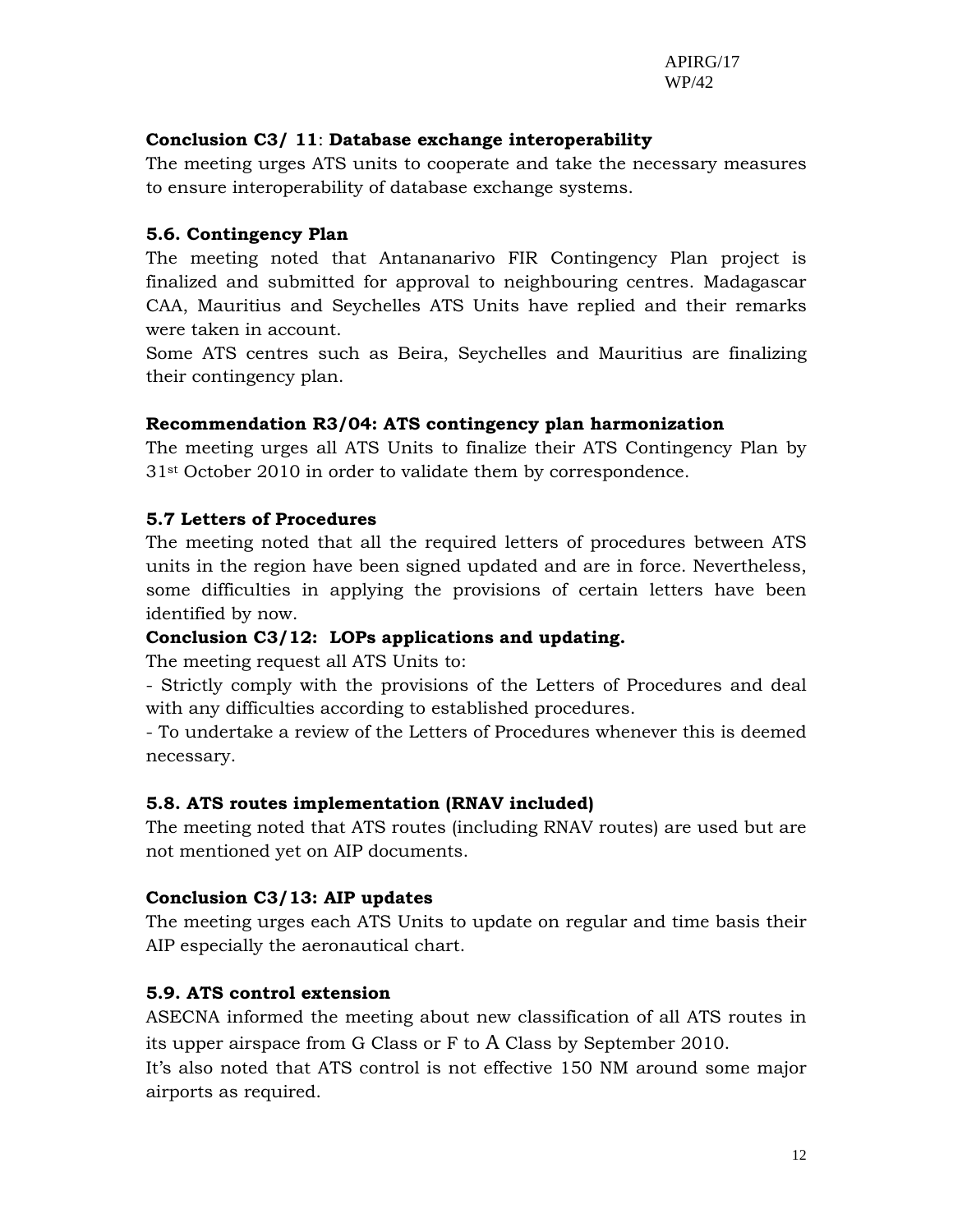# **Conclusion C3/14: Extension of air traffic control services within the 150 NM around international airports**

States and ANSPSs which have not done so, should implement the concept of control of air traffic within ATS route 150 NM around international airports in accordance with recommendation 5/21 RAN AFI / 7.

# **5.10. Implementation of the 10 minutes of separation:**

The meeting noted some difficulties on the implementation of 10-minute longitudinal separation minimum in Mogadiscio and Nairobi airspace.

# **Recommendation R3/05: Effective implementation of 10-minute longitudinal separation minimum.**

The meeting recommends the intervention of ICAO for the effective implementation of 10MN separation in Somalia and Kenya airspace.

# **ITEM 6 OF THE AGENDA: Search and Rescue.**

Two WPs were presented (WP 6.1, WP 6.2)

# **6.1. Implementation of the SAR service in the FIR of the Indian Ocean**

The meeting took note of the SAR implementation progress in Madagascar level.

The meeting provided an update on the status of implementation of regulatory provisions on the subject in the region (Annex 12 of ICAO AFI APIRG) which highlighted the deficiencies includes the following:

- Lack of legislation in some states,
- Lack of cooperation between states
- No implementation of appropriate measures to use satellite capabilities for SAR.
- Lack of SAR Exercises
- Indication of the focal point of the SAR (SPOC).

## **CONCLUSION C3/15: SAR assistance to States**

The meeting invites all ATS centers:

- To update the information contained in the implementation of provision SAR in the FIRs of the Indian Ocean;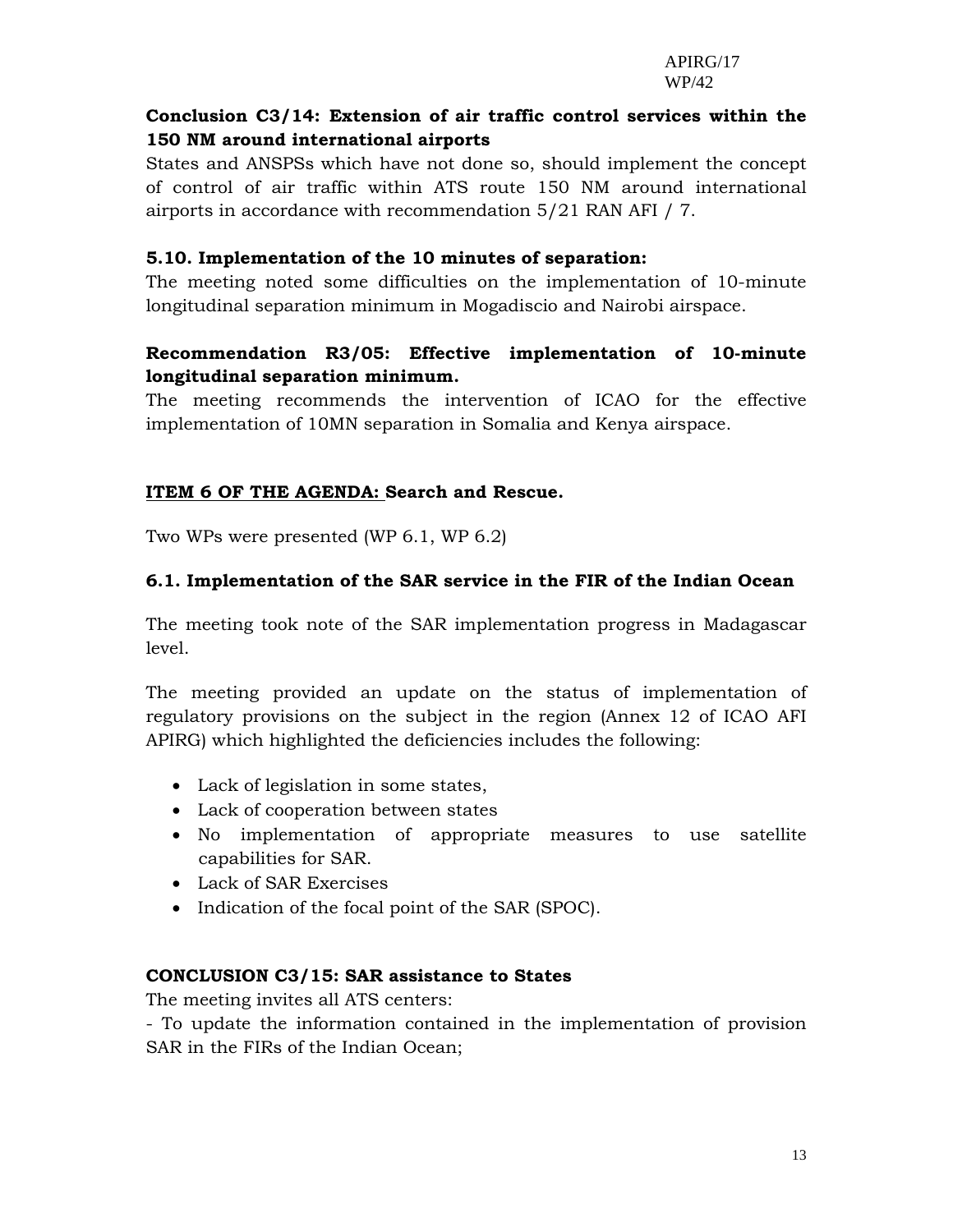- To assist national authorities in the implementation of the provision of SAR (participation in the preparation of texts, organization of exercises, implementation of SAR)

#### **Recommendation R3/06: SAR LOA**

The meeting recommended in one hand the signature of SAR letter of agreement between ANTANANARIVO and France and between ANTANANARIVO and the Republic of South Africa in the second hand, regarding SAR in Indian Ocean region.

#### **ITEM 7 OF THE AGENDA: Meteorology.**

Two WPs were presented.

# *7.1. Data OPMET reception at the Antananarivo meteorological watch office in during the years 2008, 2009 and 2010:*

The meeting noted that in general, the reception of METARs and TAFs has improved from 2008 until this year 2010. However, with few exceptions, the availability rate of messages does not reach for most the recommended standard of 97% is specified by ICAO.

## **Recommendation R3/07: OPMET data exchange**

Centers are required to take appropriate measures to optimize data exchange OPMET according FASID Table MET2 requirements.

# **7.2 SIGMET Management at the Antananarivo meteorological watch office:**

Apart from volcanic ashes report, there are no major problems for SIGMET. However, a better exchange between the MWO region is recommended.

## **Recommendation R3/08: SIGMET PUBLICATION**

Meteorological Watch Offices are invited to comply with ICAO DOC 9691 and 9766 regarding SIGMET elaboration and diffusion.

#### **RecommendationR3/09: Meteorological Watch Offices addresses.**

In order to improve information exchange between meteorological centres, meeting are invited to communicate each other their addresses by  $31<sup>st</sup>$  July 2010.

#### **Recommendation R3/10: NOTEM Direction application.**

Primary Meteorological Centers attached to ANTANANARIVO MWO are invited to implement the provisions of NOTEM-DIRECTION pièce E.2 issued in 1st February 2000 related to SIGMET (AVISIG) publication.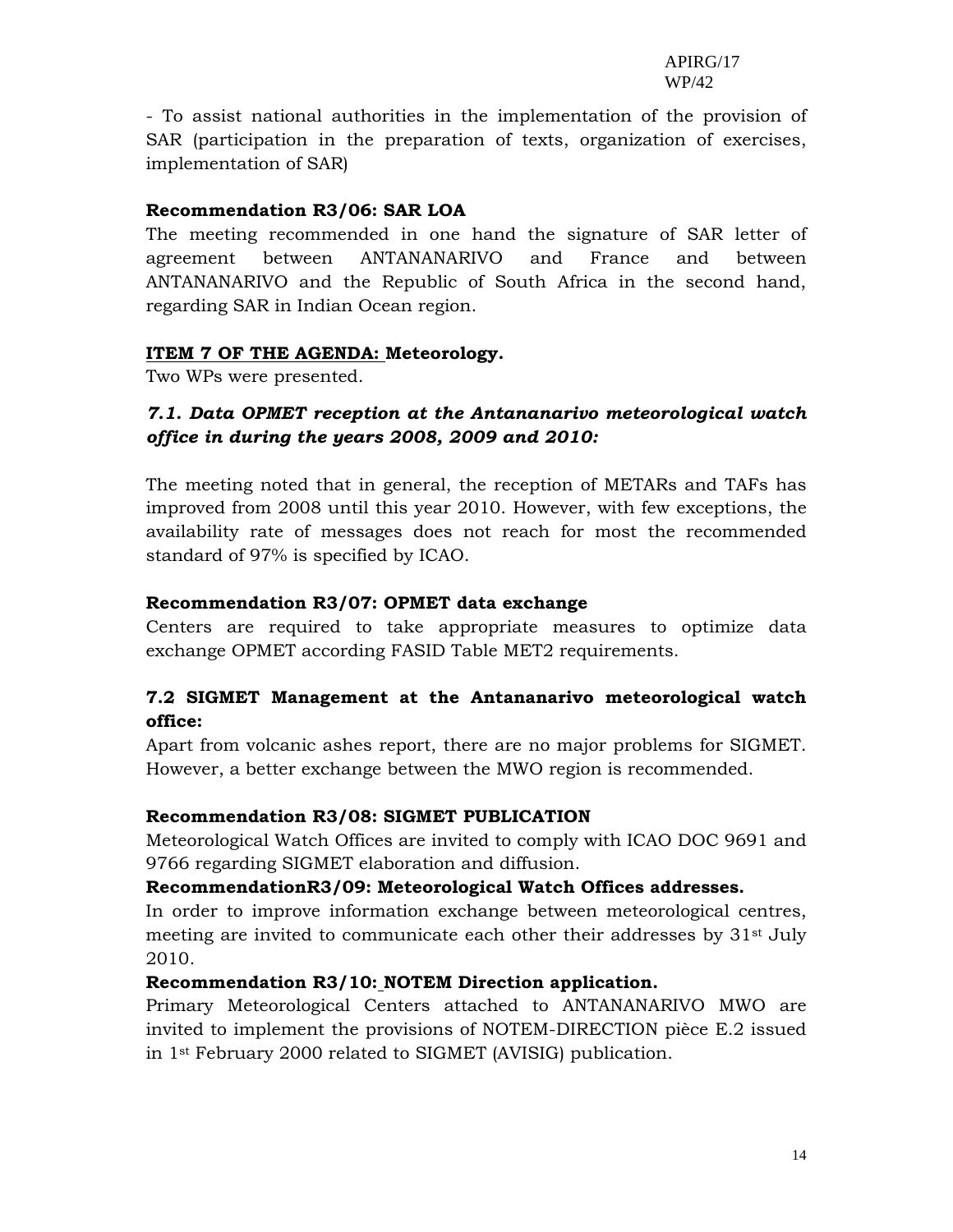## **Recommendation R3/11: AIREP reports collect**

The ATS unit and crew members should systematically collect reports from aircraft (AIREP and AIREP SPECIAL) in their respective areas for the improvement of services offered to our airspaces.

#### **ITEM 8 OF THE AGENDA: Any other business**

Three (03) working papers were presented.

#### **8.1 Exchange of Personnel**:

The meeting noted with great interest the operational objectives and benefits of personnel exchange programs. She reiterated the need to strengthen such staff exchange programs. Participants noted the organizational and financial difficulties in the implementation of this program by the Authorities.

# **Conclusion C3/16: Strengthening and continuation of personnel exchange.**

The meeting invites ATS centers to:

-Strengthen and continue the exchange of ATS personnel; - Encourage those who have not yet done so, in the establishment and implementation of a staff exchange policy.

#### **Recommendation R3/12**: **extension of personnel exchange program**

The meeting recommended the expansion of exchange programs to meteorology, maintenance and communication officer.

#### **8.2. Implementation of the Controller License**

The meeting noted ASECNA implementation process on ATCO licensing.

#### **Recommendation R3/13: ATCO work hour checking**

The meeting urged ASECNA to set up a logbook system to check ATCO actual working hours.

## **8.3. Meeting Agenda APIRG 17**

The meeting reviewed the draft agenda APIRG 17 which will be held from 2 to 6 August 2010 in Ouagadougou. He was asked to:

#### **ConclusionC3/17: APIRG 17TH preparations**

Regarding the agenda, the meetings urged each ATS Unit: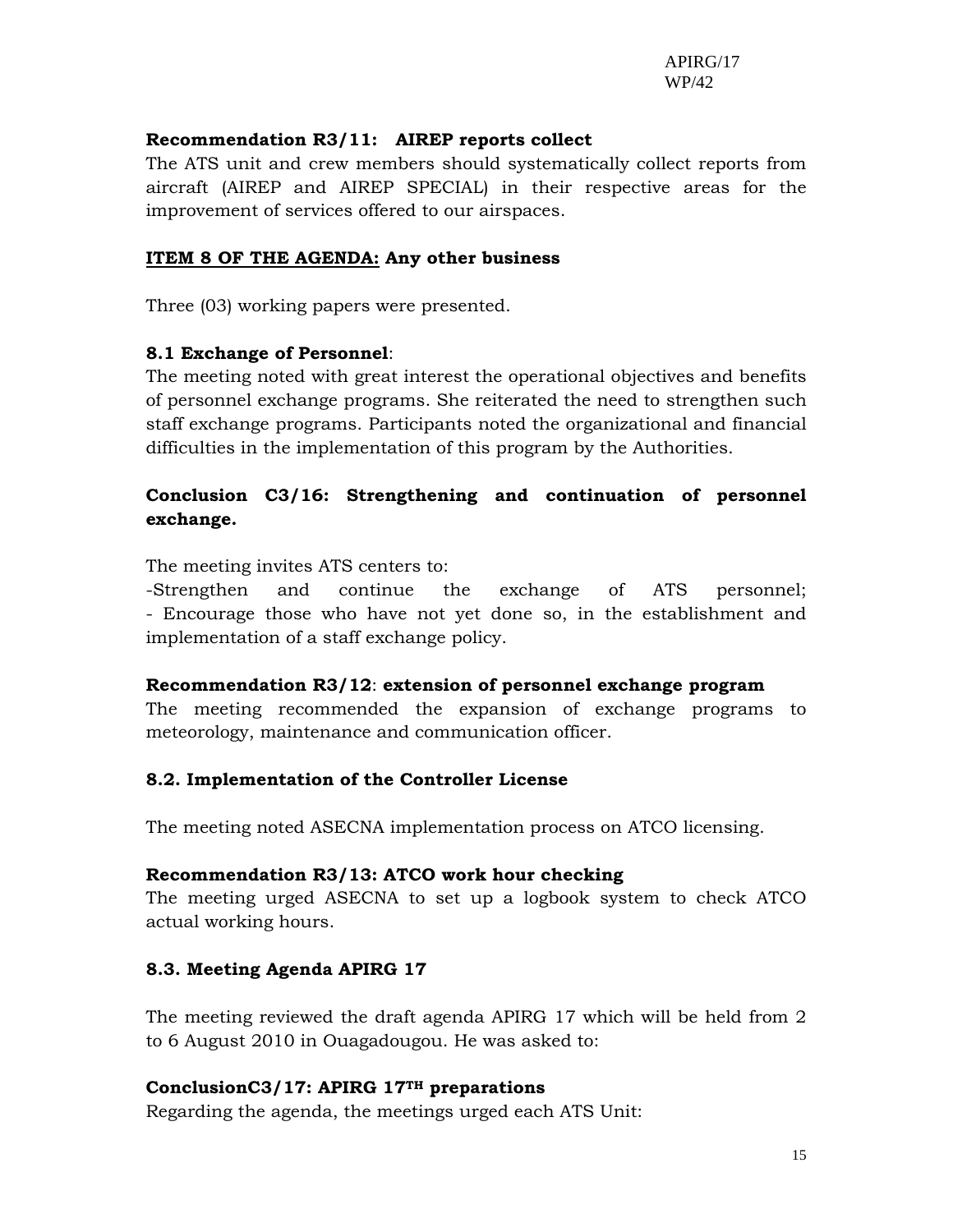- To prepare particular Sections 2.2, 4.2, 4.3, 4.4, 5.1, 5.2; - To participate massively in the meeting given the importance of issues to be discussed in.

#### **8.4. International meetings organized by ASECNA:**

The Director of Operations of ASECNA plans to hold two important international meetings:

- The third meeting of AFI ANSPs

- AFI Region Symposium on Meteorological assistance He invited all participants to attend those meetings.

#### **8.5. Venue of the next coordination meeting:**

Moroni will host the  $4<sup>th</sup>$  ATS meeting and the date will be communicated later. Coordination will be done to agree on the date.

#### **8.6 Visits of Antananarivo facilities**

The participants visited Antananarivo air navigation services facilities. They have expressed their satisfaction about the performance of those air navigation plants.

They mentioned as well that they have appreciated the working methods and the Centre equipments quality.

## *6. CLOSING CEREMONY*

#### **The participants**

 $\triangleright$  The Participants have expressed their satisfaction about the content and quality of the discussions, the experiences and lessons learnt from this meeting.

## ¾ **ASECNA Representative in Madagascar**

The Representative has congratulated the meeting for the work performed which could provide pertinent conclusions and recommendations. He personally commits to contribute for the achievement of those conclusions and recommendations.

Before wishing to participants a nice return back home, he has presented his apologies for some inconveniences observed with the organisation.

#### ¾ **ASECNA Director of Operations**

The Operations Manager first thanked the National Authorities of Madagascar for their encouragement to the Agency, to the ASECNA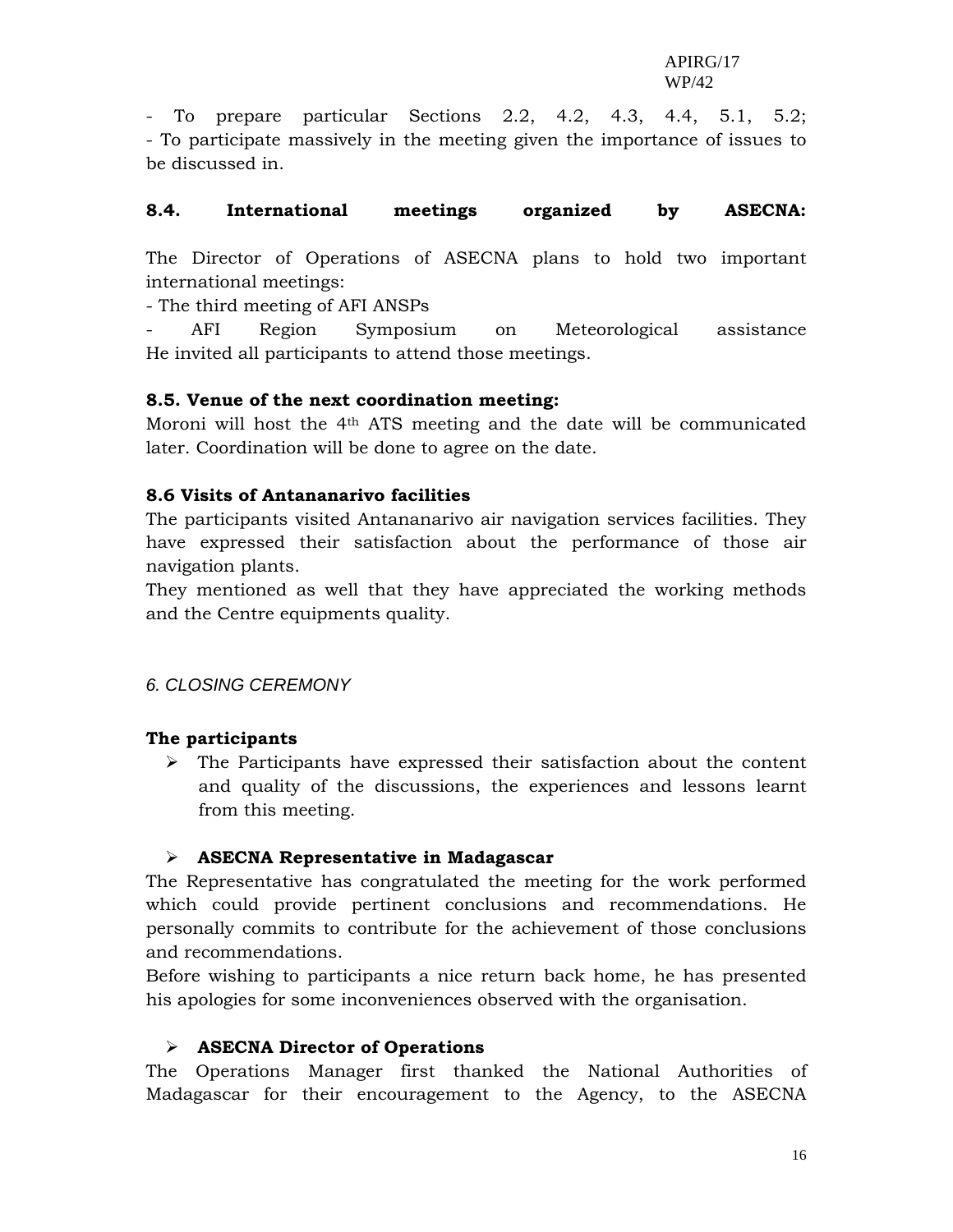Representative and all his staff for their rigor in the organisation of the meeting and in their duties.

He has then pointed out how professional the participants were and how technical the debates were all along the meeting. He has specified that the meeting has met its objectives, namely the formulation of pertinent conclusions and recommendations.

He urged the participants to implement effectively the meeting conclusion and recommendations. As for himself, he added that he would do his best to support this action.

Lastly, he declared the 3<sup>rd</sup> Indian Ocean FIRs coordination meeting closed.

Antanarivo 18th June 2010